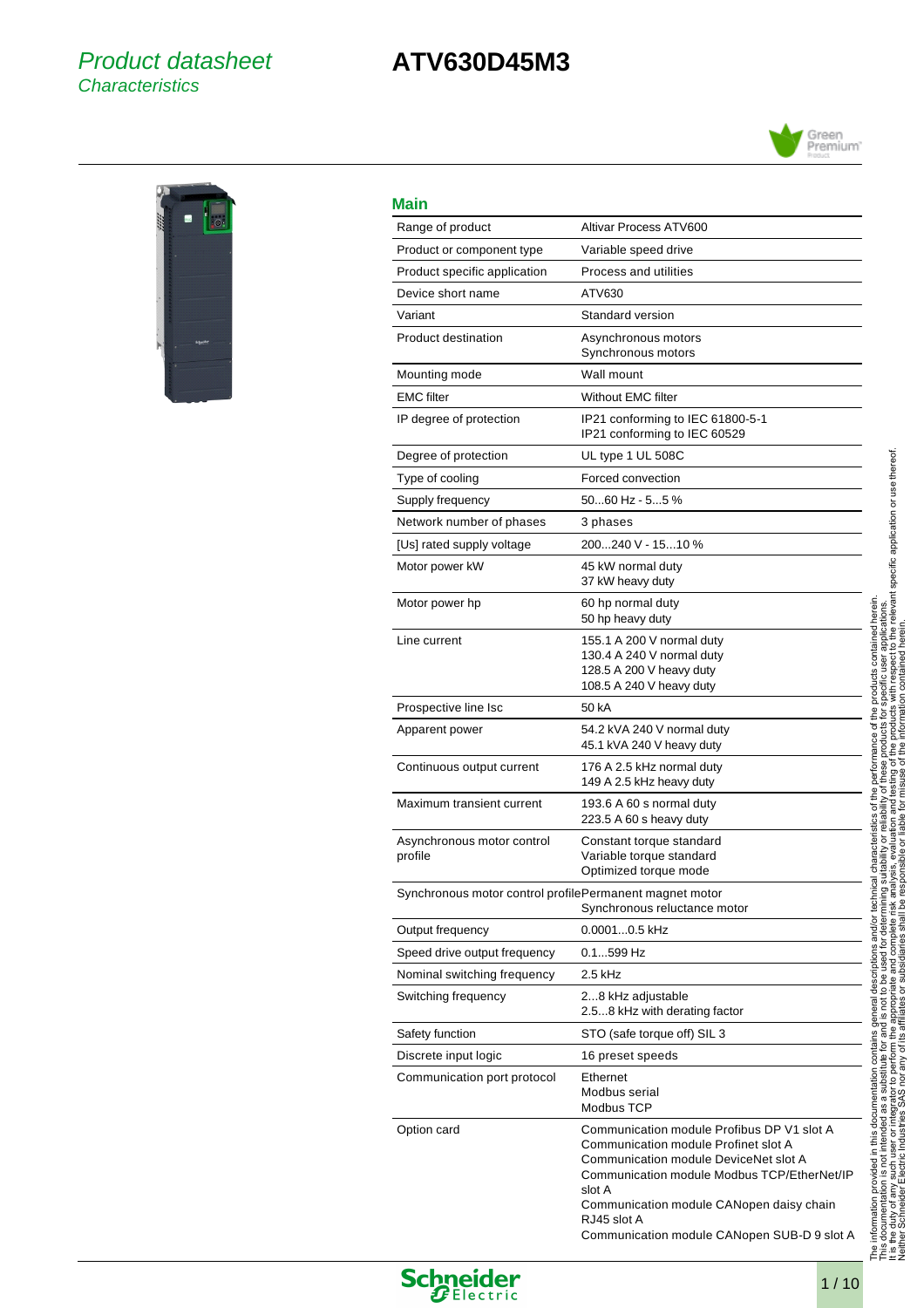Communication module CANopen screw terminals slot A Digital and analog I/O extension module slot A/slot B Output relay extension module slot A/slot B Communication module Ethernet IP/Modbus TCP/MD-Link slot A Communication module BACnet MS/TP Communication module Ethernet Powerlink

## **Complementary**

| Complementary                       |                                                                                                                                                                                                                                                                                                                                                                                                                                                                                                              |
|-------------------------------------|--------------------------------------------------------------------------------------------------------------------------------------------------------------------------------------------------------------------------------------------------------------------------------------------------------------------------------------------------------------------------------------------------------------------------------------------------------------------------------------------------------------|
| Output voltage                      | <= power supply voltage                                                                                                                                                                                                                                                                                                                                                                                                                                                                                      |
| Permissible temporary current boost | 1.1 x In 60 s normal duty<br>1.5 x In 60 s heavy duty                                                                                                                                                                                                                                                                                                                                                                                                                                                        |
| Motor slip compensation             | Adjustable<br>Automatic whatever the load<br>Can be suppressed<br>Not available in permanent magnet motor law                                                                                                                                                                                                                                                                                                                                                                                                |
| Acceleration and deceleration ramps | Linear adjustable separately from 0.019999 s                                                                                                                                                                                                                                                                                                                                                                                                                                                                 |
| Braking to standstill               | By DC injection                                                                                                                                                                                                                                                                                                                                                                                                                                                                                              |
| Protection type                     | Line supply overvoltage drive<br>Line supply phase loss drive<br>Line supply undervoltage drive<br>Overcurrent between output phases and earth drive<br>Thermal protection motor<br>Thermal protection drive<br>Safe torque off motor<br>Motor phase break motor<br>Safe torque off drive<br>Overheating drive<br>Short-circuit protection drive<br>Motor phase break drive<br>Overspeed drive<br>Break on the control circuit drive<br>Overvoltages on the DC bus drive<br>Overload of output voltage drive |
| Frequency resolution                | Display unit<br>Analog input                                                                                                                                                                                                                                                                                                                                                                                                                                                                                 |
| Electrical connection               | Removable screw terminals 0.51.5 mm <sup>2</sup> AWG 20AWG 16 control<br>Screw terminal 120 mm <sup>2</sup> AWG 4/0250 kcmil line side<br>Screw terminal 120 mm <sup>2</sup> 250 kcmil motor                                                                                                                                                                                                                                                                                                                 |
| Connector type                      | RJ45 Ethernet/Modbus TCP on the remote graphic terminal<br>RJ45 Modbus serial on the remote graphic terminal                                                                                                                                                                                                                                                                                                                                                                                                 |
| Physical interface                  | 2-wire RS 485 Modbus serial                                                                                                                                                                                                                                                                                                                                                                                                                                                                                  |
| Transmission frame                  | <b>RTU Modbus serial</b>                                                                                                                                                                                                                                                                                                                                                                                                                                                                                     |
| <b>Transmission rate</b>            | 10/100 Mbit/s Ethernet IP/Modbus TCP<br>4.8, 9.6, 19.2, 38.4 kbit/s Modbus serial                                                                                                                                                                                                                                                                                                                                                                                                                            |
| Exchange mode                       | Half duplex, full duplex, autonegotiation Ethernet/Modbus TCP                                                                                                                                                                                                                                                                                                                                                                                                                                                |
| Data format                         | 8 bits, configurable odd, even or no parity Modbus serial                                                                                                                                                                                                                                                                                                                                                                                                                                                    |
| Type of polarization                | No impedance Modbus serial                                                                                                                                                                                                                                                                                                                                                                                                                                                                                   |
| Number of addresses                 | 1247 Modbus serial                                                                                                                                                                                                                                                                                                                                                                                                                                                                                           |
| Method of access                    | Slave Modbus TCP                                                                                                                                                                                                                                                                                                                                                                                                                                                                                             |
| Supply                              | Internal supply for reference potentiometer (1 to 10 kOhm) 10.5 V DC $+/-5$ % $\lt=10$<br>mA overload and short-circuit protection<br>External supply for digital inputs 24 V DC 1930 V <= 1.25 mA overload and short-<br>circuit protection<br>Internal supply for digital inputs and STO 24 V DC 2127 $V \le 200$ mA overload and<br>short-circuit protection                                                                                                                                              |
| Local signalling                    | 3 LEDs local diagnostic<br>3 LEDs dual colour embedded communication status<br>4 LEDs dual colour communication module status<br>1 LED red presence of voltage                                                                                                                                                                                                                                                                                                                                               |
| Width                               | 11.42 in (290 mm)                                                                                                                                                                                                                                                                                                                                                                                                                                                                                            |
| Height                              | 36.3 in (922 mm)                                                                                                                                                                                                                                                                                                                                                                                                                                                                                             |
| Depth                               | 12.72 in (323 mm)                                                                                                                                                                                                                                                                                                                                                                                                                                                                                            |
| Product weight                      | 124.78 lb(US) (56.6 kg)                                                                                                                                                                                                                                                                                                                                                                                                                                                                                      |
| Analogue input number               | 3                                                                                                                                                                                                                                                                                                                                                                                                                                                                                                            |

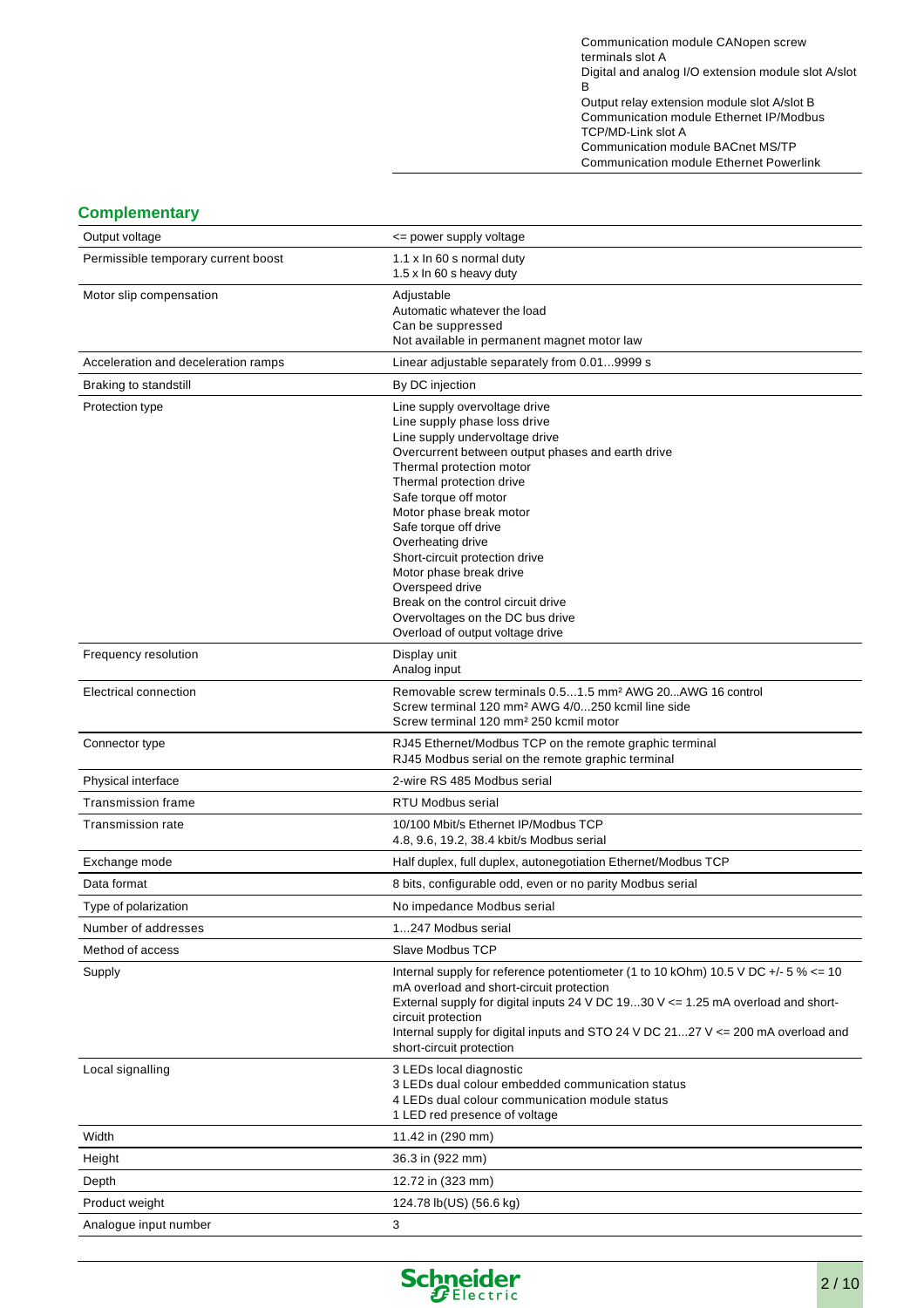| Analogue input type                               | Software-configurable voltage AI1, AI2, AI3 010 V DC 30 kOhm 12 bits<br>Software-configurable current Al1, Al2, Al3 020 mA/420 mA 250 Ohm 12 bits                                                                                                                                                                                                                                                                                                                                                                                                                                                                                                                                                                                                                                                                                                                                                                                                                                             |
|---------------------------------------------------|-----------------------------------------------------------------------------------------------------------------------------------------------------------------------------------------------------------------------------------------------------------------------------------------------------------------------------------------------------------------------------------------------------------------------------------------------------------------------------------------------------------------------------------------------------------------------------------------------------------------------------------------------------------------------------------------------------------------------------------------------------------------------------------------------------------------------------------------------------------------------------------------------------------------------------------------------------------------------------------------------|
| Discrete input number                             | 8                                                                                                                                                                                                                                                                                                                                                                                                                                                                                                                                                                                                                                                                                                                                                                                                                                                                                                                                                                                             |
| Discrete input type                               | Programmable DI1DI6 24 V DC 3.5 kOhm<br>Programmable as pulse input DI5, DI6 030 kHz 24 V DC<br>Safe torque off STOA, STOB 24 V DC > 2.2 kOhm                                                                                                                                                                                                                                                                                                                                                                                                                                                                                                                                                                                                                                                                                                                                                                                                                                                 |
| Input compatibility                               | Level 1 PLC EN/IEC 61131-2 DI1DI6 discrete input<br>Level 1 PLC IEC 65A-68 DI5, DI6 discrete input<br>Level 1 PLC EN/IEC 61131-2 STOA, STOB discrete input                                                                                                                                                                                                                                                                                                                                                                                                                                                                                                                                                                                                                                                                                                                                                                                                                                    |
| Discrete input logic                              | Positive logic (source) DI1DI6 < 5 V > 11 V<br>Negative logic (sink) $D11D16 > 16$ V < 10 V<br>Positive logic (source) DI5, DI6 < 0.6 V > 2.5 V<br>Positive logic (source) STOA, STOB < 5 V > 11 V                                                                                                                                                                                                                                                                                                                                                                                                                                                                                                                                                                                                                                                                                                                                                                                            |
| Analogue output number                            | 2                                                                                                                                                                                                                                                                                                                                                                                                                                                                                                                                                                                                                                                                                                                                                                                                                                                                                                                                                                                             |
| Analogue output type                              | Software-configurable voltage AO1, AO2 010 V DC 470 Ohm 10 bits<br>Software-configurable current AO1, AO2 020 mA 10 bits                                                                                                                                                                                                                                                                                                                                                                                                                                                                                                                                                                                                                                                                                                                                                                                                                                                                      |
| Sampling duration                                 | 2 ms +/- 0.5 ms DI1DI4 discrete input<br>5 ms +/- 1 ms DI5, DI6 discrete input<br>5 ms +/- 0.1 ms AI1, AI2, AI3 analog input<br>10 ms +/- 1 ms AO1 analog output                                                                                                                                                                                                                                                                                                                                                                                                                                                                                                                                                                                                                                                                                                                                                                                                                              |
| Accuracy                                          | +/- 0.6 % Al1, Al2, Al3 for a temperature variation 60 °C analog input<br>+/- 1 % AO1, AO2 for a temperature variation 60 °C analog output                                                                                                                                                                                                                                                                                                                                                                                                                                                                                                                                                                                                                                                                                                                                                                                                                                                    |
| Linearity error                                   | +/- 0.15 % of maximum value analog input AI1, AI2, AI3<br>$+/- 0.2$ % analog output AO1, AO2                                                                                                                                                                                                                                                                                                                                                                                                                                                                                                                                                                                                                                                                                                                                                                                                                                                                                                  |
| Relay output number                               | 3                                                                                                                                                                                                                                                                                                                                                                                                                                                                                                                                                                                                                                                                                                                                                                                                                                                                                                                                                                                             |
| Relay output type                                 | Configurable relay logic R1 fault relay NO/NC 100000 cycles<br>Configurable relay logic R2 sequence relay NO 100000 cycles<br>Configurable relay logic R3 sequence relay NO 100000 cycles                                                                                                                                                                                                                                                                                                                                                                                                                                                                                                                                                                                                                                                                                                                                                                                                     |
| Refresh time                                      | 5 ms +/- 0.5 ms R1, R2, R3 relay output                                                                                                                                                                                                                                                                                                                                                                                                                                                                                                                                                                                                                                                                                                                                                                                                                                                                                                                                                       |
| Minimum switching current                         | 5 mA 24 V DC R1, R2, R3 relay output                                                                                                                                                                                                                                                                                                                                                                                                                                                                                                                                                                                                                                                                                                                                                                                                                                                                                                                                                          |
| Maximum switching current                         | 3 A 250 V AC resistive 1 R1, R2, R3 relay output<br>3 A 30 V DC resistive 1 R1, R2, R3 relay output<br>2 A 250 V AC inductive 0.4 7 ms R1, R2, R3 relay output<br>2 A 30 V DC inductive 0.4 7 ms R1, R2, R3 relay output                                                                                                                                                                                                                                                                                                                                                                                                                                                                                                                                                                                                                                                                                                                                                                      |
| Isolation                                         | Between power and control terminals                                                                                                                                                                                                                                                                                                                                                                                                                                                                                                                                                                                                                                                                                                                                                                                                                                                                                                                                                           |
| Functionality                                     | Full                                                                                                                                                                                                                                                                                                                                                                                                                                                                                                                                                                                                                                                                                                                                                                                                                                                                                                                                                                                          |
| Specific application                              | Utility                                                                                                                                                                                                                                                                                                                                                                                                                                                                                                                                                                                                                                                                                                                                                                                                                                                                                                                                                                                       |
| IP degree of protection                           | IP21                                                                                                                                                                                                                                                                                                                                                                                                                                                                                                                                                                                                                                                                                                                                                                                                                                                                                                                                                                                          |
| Discrete and process manufacturing<br>Power range | Building - HVAC compressor centrifugal<br>Food and beverage processing other application<br>Mining mineral and metal fan<br>Mining mineral and metal pump<br>Oil and gas fan<br>Water and waste water other application<br>Building - HVAC screw compressor<br>Food and beverage processing pump<br>Food and beverage processing fan<br>Food and beverage processing atomization<br>Oil and gas electro submersible pump (ESP)<br>Oil and gas water injection pump<br>Oil and gas jet fuel pump<br>Oil and gas compressor for refinery<br>Water and waste water centrifuge pump<br>Water and waste water positive displacement pump<br>Water and waste water electro submersible pump (ESP)<br>Water and waste water screw pump<br>Water and waste water lobe compressor<br>Water and waste water screw compressor<br>Water and waste water compressor centrifugal<br>Water and waste water fan<br>Water and waste water conveyor<br>Water and waste water mixer<br>3050 kW 200240 V 3 phases |
|                                                   |                                                                                                                                                                                                                                                                                                                                                                                                                                                                                                                                                                                                                                                                                                                                                                                                                                                                                                                                                                                               |
| Motor starter type                                | Variable speed drive                                                                                                                                                                                                                                                                                                                                                                                                                                                                                                                                                                                                                                                                                                                                                                                                                                                                                                                                                                          |

## **Environment**

| insulation resistance | MOhm 500 V DC for 1 minute to earth |
|-----------------------|-------------------------------------|
| noise level           | 62.4 dB 86/188/EEC                  |
|                       |                                     |

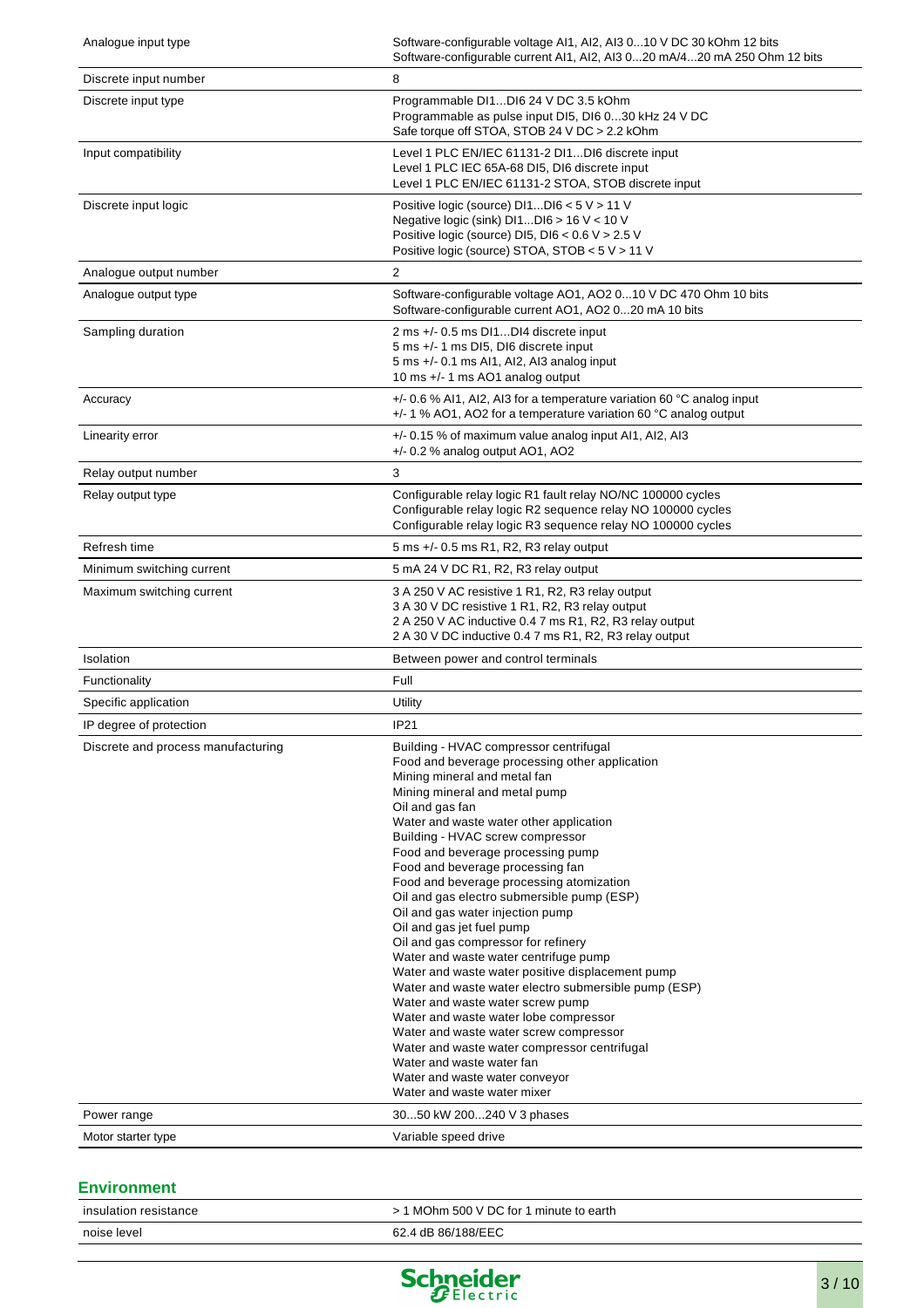| power dissipation in W                | 175 W natural convection 200 V 2.5 kHz<br>1367 W forced convection 200 V 2.5 kHz                                                                                                                                                                                                                                                                           |
|---------------------------------------|------------------------------------------------------------------------------------------------------------------------------------------------------------------------------------------------------------------------------------------------------------------------------------------------------------------------------------------------------------|
| volume of cooling air                 | 77932.15 Gal/hr(US) (295 m3/h)                                                                                                                                                                                                                                                                                                                             |
| operating position                    | Vertical $+/- 10$ degree                                                                                                                                                                                                                                                                                                                                   |
| <b>THDI</b>                           | <= 48 % from 80100 % of load IEC 61000-3-12                                                                                                                                                                                                                                                                                                                |
| electromagnetic compatibility         | 1.2/50 us - 8/20 us surge immunity test level 3 IEC 61000-4-5<br>Electrical fast transient/burst immunity test level 4 IEC 61000-4-4<br>Electrostatic discharge immunity test level 3 IEC 61000-4-2<br>Radiated radio-frequency electromagnetic field immunity test level 3 IEC 61000-4-3<br>Conducted radio-frequency immunity test level 3 IEC 61000-4-6 |
| pollution degree                      | 2 EN/IEC 61800-5-1                                                                                                                                                                                                                                                                                                                                         |
| vibration resistance                  | 1.5 mm peak to peak 213 Hz IEC 60068-2-6<br>1 gn 13200 Hz IEC 60068-2-6                                                                                                                                                                                                                                                                                    |
| shock resistance                      | 15 gn 11 ms IEC 60068-2-27                                                                                                                                                                                                                                                                                                                                 |
| relative humidity                     | 595 % without condensation IEC 60068-2-3                                                                                                                                                                                                                                                                                                                   |
| ambient air temperature for operation | 122140 °F (5060 °C) with derating factor<br>5122 °F (-1550 °C) without derating                                                                                                                                                                                                                                                                            |
| ambient air temperature for storage   | -40158 °F (-4070 °C)                                                                                                                                                                                                                                                                                                                                       |
| operating altitude                    | <= 3280.84 ft (1000 m) without derating<br>10004800 m with current derating 1 % per 100 m                                                                                                                                                                                                                                                                  |
| environmental characteristic          | Chemical pollution resistance class 3C3 EN/IEC 60721-3-3<br>Dust pollution resistance class 3S3 EN/IEC 60721-3-3                                                                                                                                                                                                                                           |
| standards                             | EN/IEC 61800-3<br>EN/IEC 61800-3 environment 1 category C2<br>EN/IEC 61800-3 environment 2 category C3<br><b>UL 508C</b><br>EN/IEC 61800-5-1<br>IEC 61000-3-12<br>IEC 60721-3<br>IEC 61508<br>IEC 13849-1                                                                                                                                                  |
| product certifications                | <b>ATEX INERIS</b><br>ATEX zone 2/22<br><b>CSA</b><br>TÜV<br>UL<br><b>REACH</b><br>DNV-GL                                                                                                                                                                                                                                                                  |
| marking                               | CЕ                                                                                                                                                                                                                                                                                                                                                         |

## **Offer Sustainability**

| Green Premium product                                                                                                 | Green Premium product                                                                                                                                                                    |
|-----------------------------------------------------------------------------------------------------------------------|------------------------------------------------------------------------------------------------------------------------------------------------------------------------------------------|
| of conformity                                                                                                         | Compliant - since 1426 - Schneider Electric declaration Compliant - since 1426 - Schneider Electric declaration of conformity                                                            |
| Reference not containing SVHC above the threshold                                                                     | Reference not containing SVHC above the threshold                                                                                                                                        |
| Available                                                                                                             | Available                                                                                                                                                                                |
| Available                                                                                                             | Available                                                                                                                                                                                |
| WARNING: This product can expose you to chemicals<br>including:                                                       | WARNING: This product can expose you to chemicals including:                                                                                                                             |
| of California to cause cancer and birth defects or other<br>reproductive harm.                                        | Lead and lead compounds, which is known to the State Lead and lead compounds, which is known to the State of California to cause cancer<br>and birth defects or other reproductive harm. |
| Bisphenol A (BPA), which is known to the State of<br>California to cause birth defects or other reproductive<br>harm. | Bisphenol A (BPA), which is known to the State of California to cause birth defects or<br>other reproductive harm.                                                                       |
| For more information go to www.p65warnings.ca.gov                                                                     | For more information go to www.p65warnings.ca.gov                                                                                                                                        |

## **Dimensions**

#### **Drives with IP21 Top Cover**

**Front and Left Views**

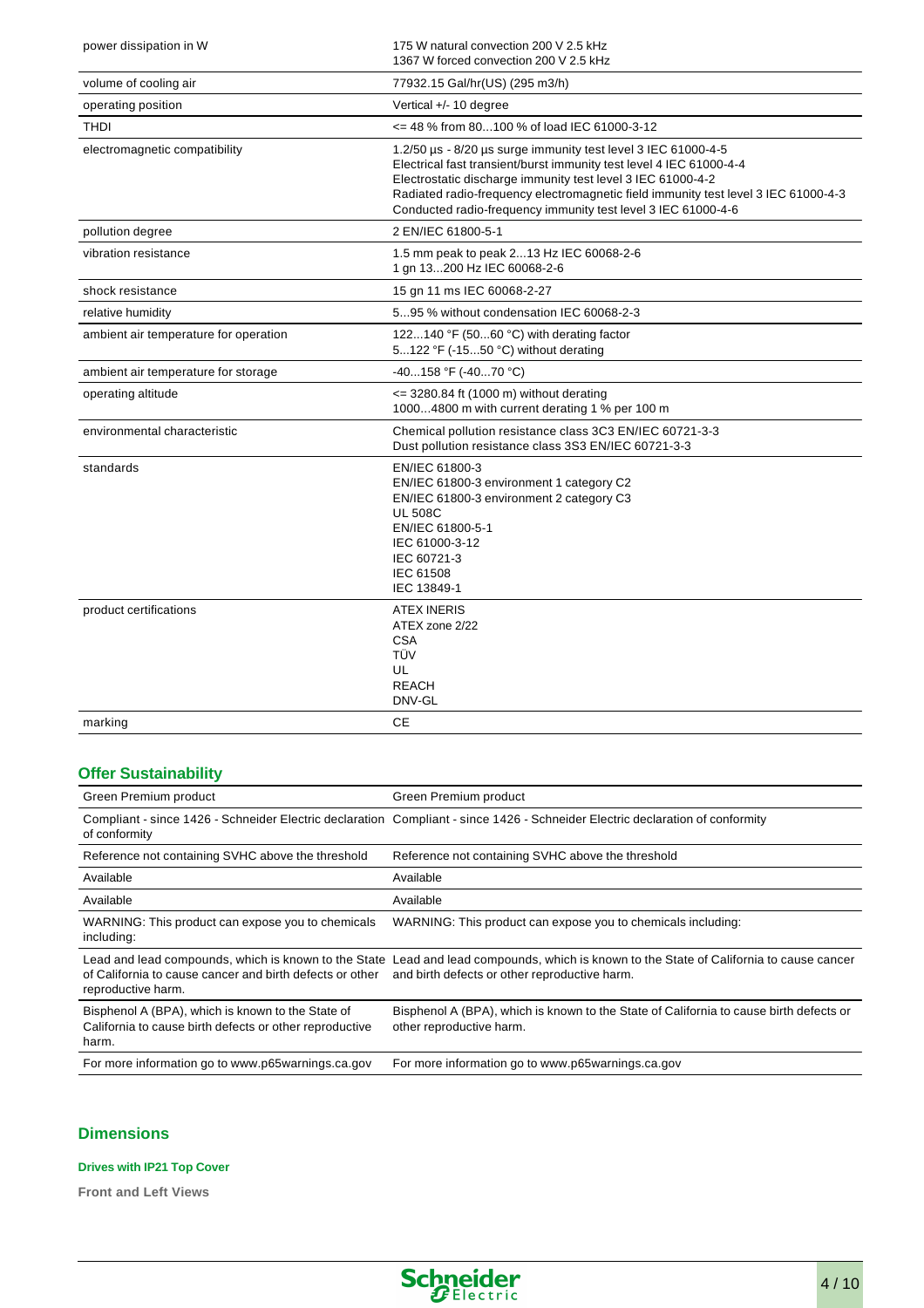







#### **Drives Without IP21 Top Cover**

**Left and Rear Views**

 $\frac{mm}{in.}$ 





#### **Clearances**

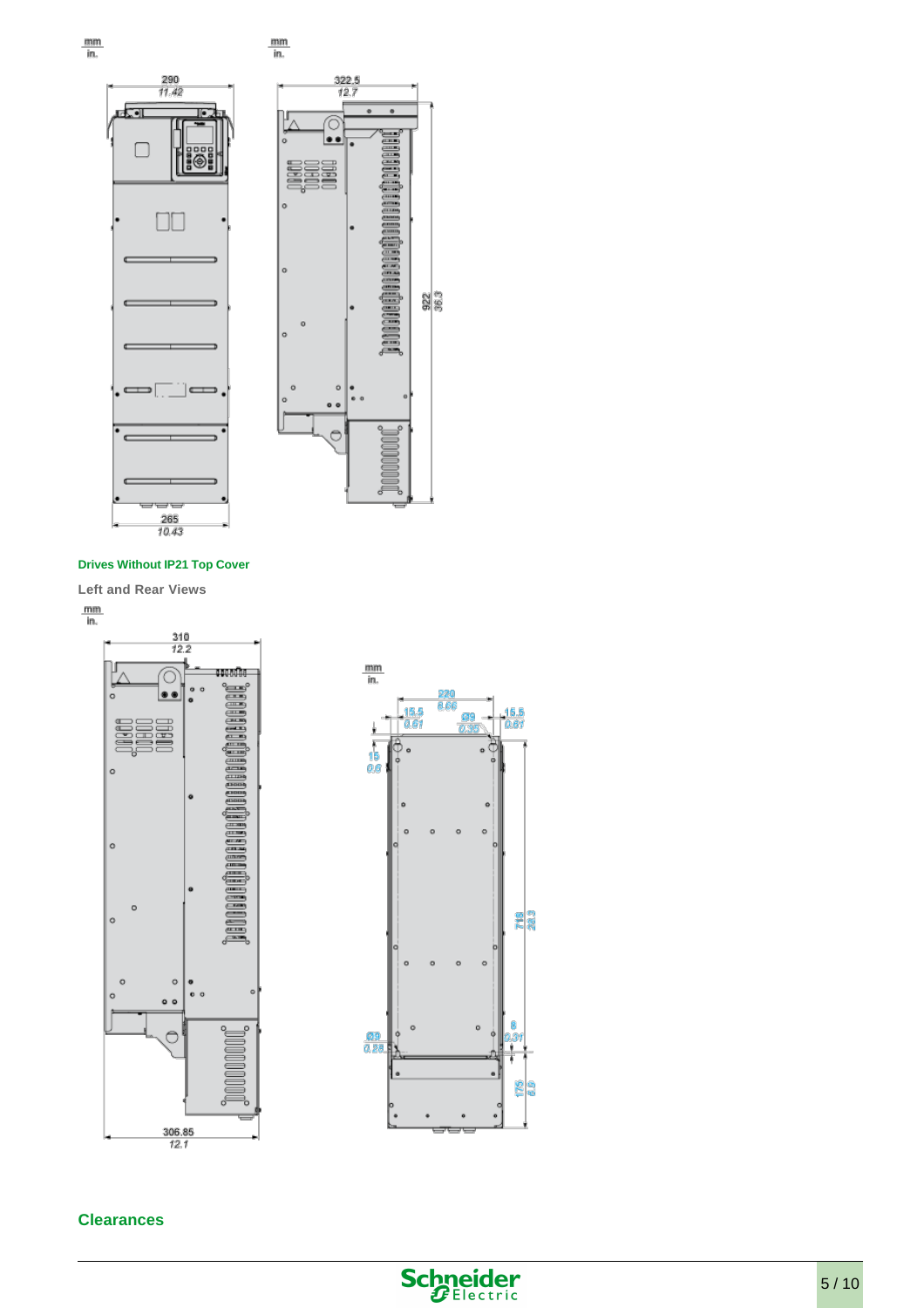

## **Mounting Types**

#### **Mounting Type A: Individual IP21**



**a ≥**  110 mm (4.33 in.)

**=**

#### **Mounting Type B: Side by Side IP20 (Possible, 2 Drives Only)**



**Mounting Type C: Individual IP20**

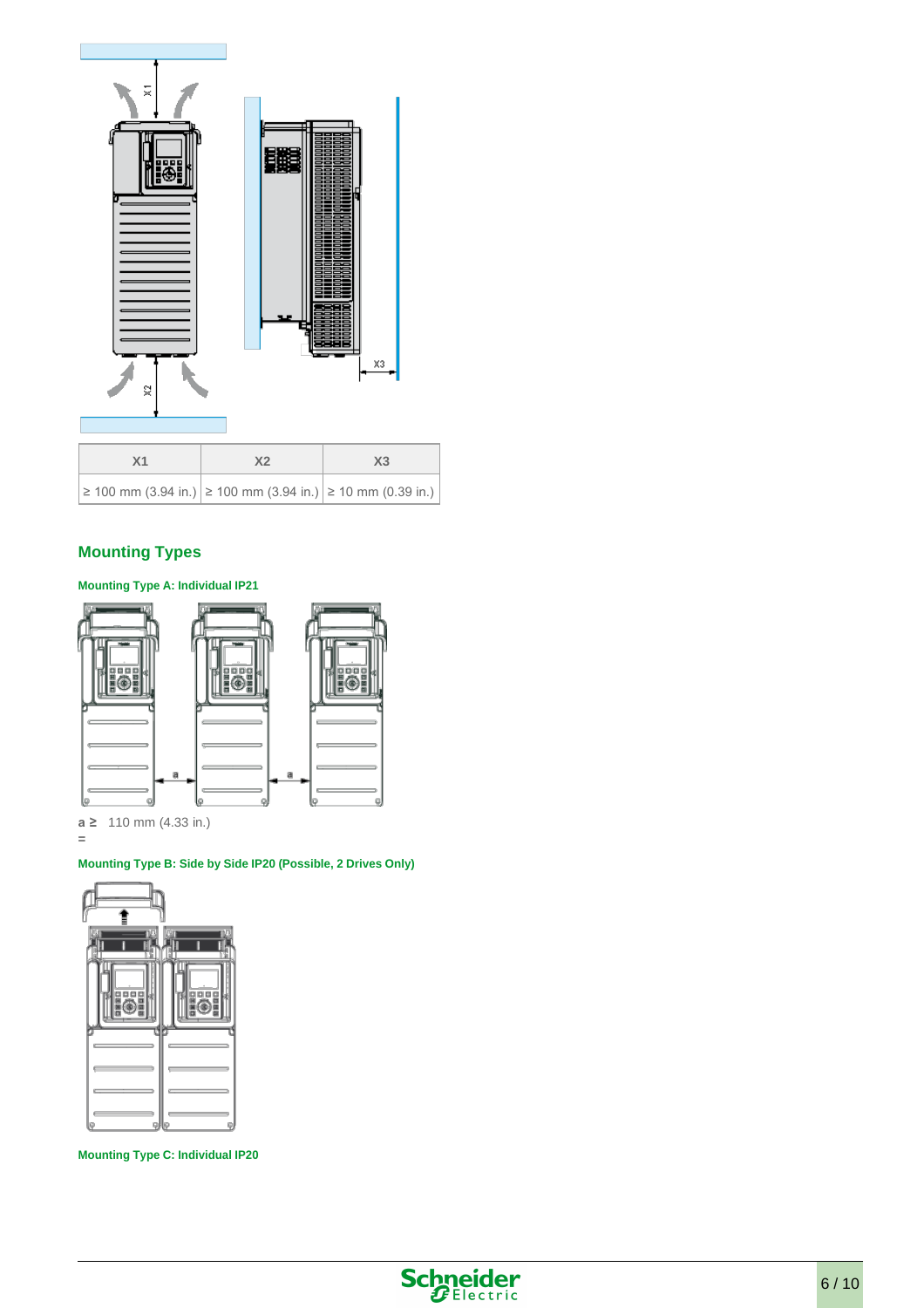

## **Three-Phase Power Supply with Upstream Breaking via Line Contactor**

Connection diagrams conforming to standards EN 954-1 category 1 and IEC/EN 61508 capacity SIL1, stopping category 0 in accordance with standard IEC/EN 60204-1



- **(1)** Line choke if used
- **(2)** Use relay R1 set to operating state Fault to switch Off the product once an error is detected.
- **A1 :** Drive
- **KM1 :**Line Contactor
- **Q2,**  Circuit breakers
- **Q3 :**
- **S1,**  Pushbuttons
- **S2 :**
- **T1 :** Transformer for control part

### **Three-Phase Power Supply with Downstream Breaking via Contactor**

Connection diagrams conforming to standards EN 954-1 category 1 and IEC/EN 61508 capacity SIL1, stopping category 0 in accordance with standard IEC/EN 60204-1

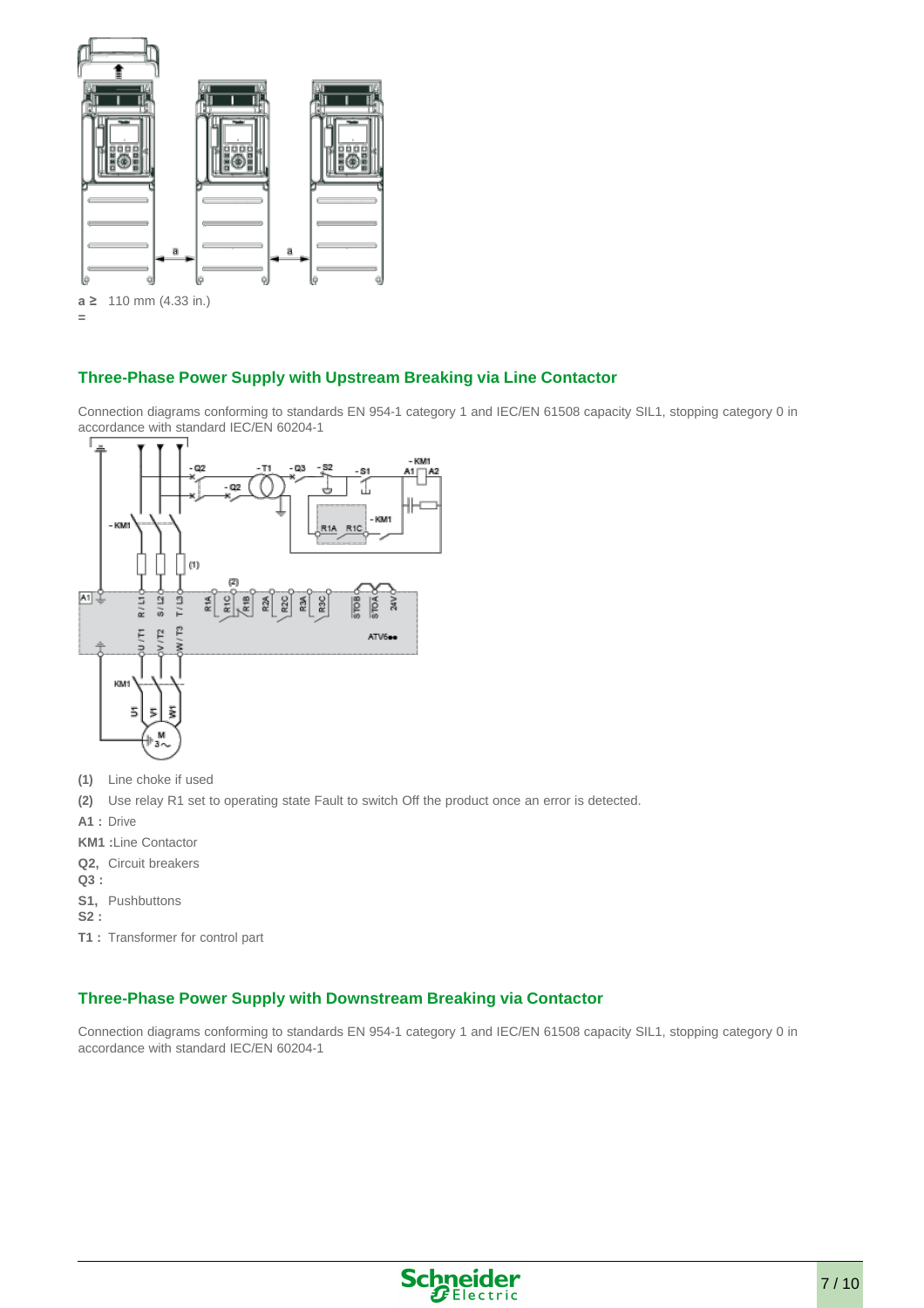

- **(1)** Line choke if used
- **(2)** Use relay R1 set to operating state Fault to switch Off the product once an error is detected.
- **A1 :** Drive

**KM1 :**Contactor

## **Control Block Wiring Diagram**



- **(1)** Safe Torque Off
- **(2)** Analog Output
- **(3)** Digital Input
- **(4)** Reference potentiometer
- **(5)** Analog Input
- **R1A,**  Fault relay
- **R1B,**
- **R1C :**
- **R2A,**  Sequence relay
- **R2C :**
- **R3A,**  Sequence relay

**R3C :**

#### **Sensor Connection**

It is possible to connect either 1 or 3 sensors on terminals AI2 or AI3.

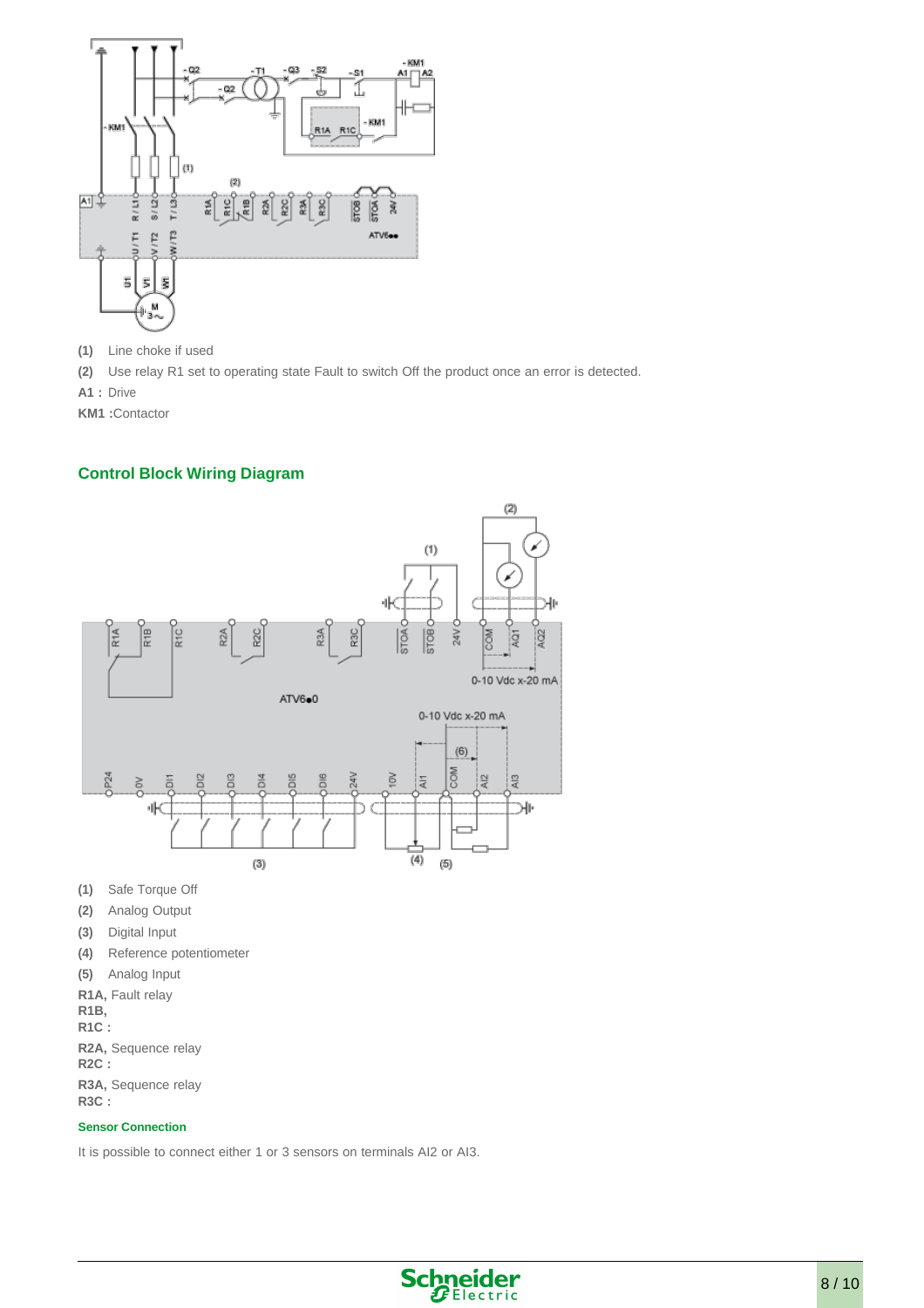

## **Sink / Source Switch Configuration**

The switch is used to adapt the operation of the logic inputs to the technology of the programmable controller outputs.

- Set the switch to Source (factory setting) if using PLC outputs with PNP transistors.
- Set the switch to Ext if using PLC outputs with NPN transistors.

#### **Switch Set to SRC (Source) Position Using the Output Power Supply for the Digital Inputs**



#### **Switch Set to SRC (Source) Position and Use of an External Power Supply for the DIs**



#### **Switch Set to SK (Sink) Position Using the Output Power Supply for the Digital Inputs**



#### **Switch Set to EXT Position Using an External Power Supply for the DIs**



#### **Derating Curves**

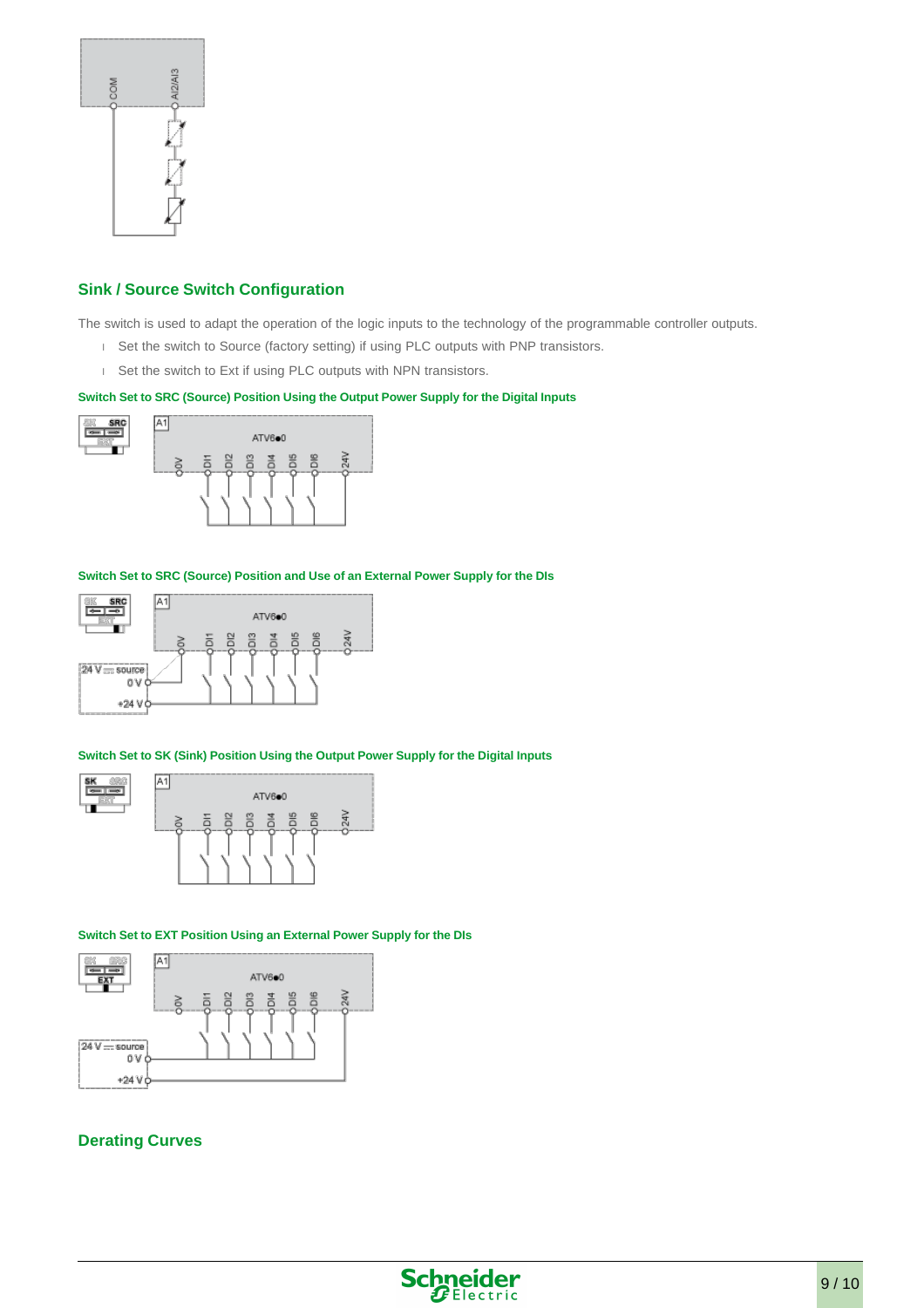